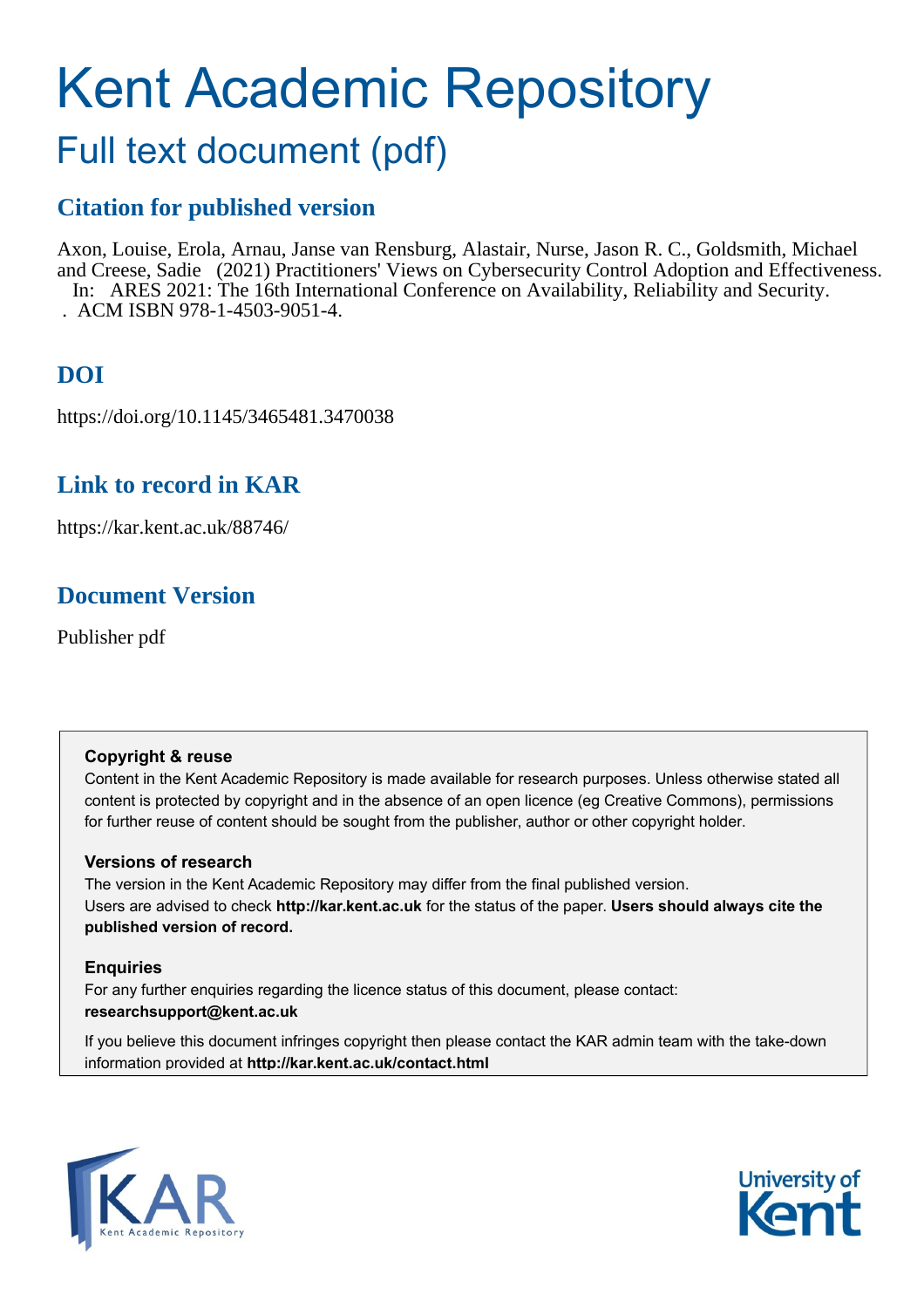### Practitioners' Views on Cybersecurity Control Adoption and **Effectiveness**

Louise Axon louise.axon@cs.ox.ac.uk University of Oxford UK

Jason R. C. Nurse J.R.C.Nurse@kent.ac.uk University of Kent UK

Arnau Erola arnau.erola@cs.ox.ac.uk University of Oxford **UK** 

Michael Goldsmith michael.goldsmith@cs.ox.ac.uk University of Oxford **I** IK

Alastair Janse van Rensburg alastair.jansevanrensburg@cs.ox.ac.uk University of Oxford UK

> Sadie Creese sadie.creese@cs.ox.ac.uk University of Oxford **I** IK

#### ABSTRACT

Cybersecurity practitioners working in organisations implement risk controls aiming to improve the security of their systems. Determining prioritisation of the deployment of controls and understanding their likely impact on overall cybersecurity posture is challenging, yet without this understanding there is a risk of implementing inefficient or even harmful security practices. There is a critical need to comprehend the value of controls in reducing cyberrisk exposure in various organisational contexts, and the factors affecting their usage. Such information is important for research into cybersecurity risk and defences, for supporting cybersecurity decisions within organisations, and for external parties guiding cybersecurity practice such as standards bodies and cyber-insurance companies.

Cybersecurity practitioners possess a wealth of field knowledge in this area, yet there has been little academic work collecting and synthesising their views. In an attempt to highlights trends and a range of wider organisational factors that impact on a control's effectiveness and deployment, we conduct a set of interviews exploring practitioners' perceptions. We compare alignment with the recommendations of security standards and requirements of cyberinsurance policies to validate findings. Although still exploratory, we believe this methodology would help in identifying points of improvement in cybersecurity investment, describing specific potential benefits.

#### CCS CONCEPTS

• Security and privacy→Systems security; Network security; Human and societal aspects of security and privacy.

#### **KEYWORDS**

Cybersecurity Risk, Control Effectiveness



This work is licensed under a [Creative Commons Attribution International](https://creativecommons.org/licenses/by/4.0/) [4.0 License.](https://creativecommons.org/licenses/by/4.0/)

ARES 2021, August 17–20, 2021, Vienna, Austria © 2021 Copyright held by the owner/author(s). ACM ISBN 978-1-4503-9051-4/21/08. <https://doi.org/10.1145/3465481.3470038>

#### ACM Reference Format:

Louise Axon, Arnau Erola, Alastair Janse van Rensburg, Jason R. C. Nurse, Michael Goldsmith, and Sadie Creese. 2021. Practitioners' Views on Cybersecurity Control Adoption and Effectiveness. In The 16th International Conference on Availability, Reliability and Security (ARES 2021), August 17–20, 2021, Vienna, Austria. ACM, New York, NY, USA, 10 pages. [https:](https://doi.org/10.1145/3465481.3470038) [//doi.org/10.1145/3465481.3470038](https://doi.org/10.1145/3465481.3470038)

#### 1 INTRODUCTION

In order to mitigate the harms resulting from cyber-attacks, security practitioners working in organisations seek to strengthen defences and improve resilience, yet there is not necessarily a clear path to achieving this. In 2019, organisations were purchasing an average of three new cybersecurity products annually, mainly chosen to address threat trends, despite 70% of organisations performing one or fewer revisions of their cybersecurity posture in the same time frame [6]. This suggests that most organisations spend little time assessing their cybersecurity exposure; and for those that do, it is difficult to make decisions on which controls to adopt, or to assess whether different controls could provide better risk reduction.

There is a need to better understand the real value of risk controls: for organisations looking to prioritise security deployments and strengthen defences, and to support research in the area of cybersecurity risk and defence. Insurance and audit are key drivers of good cybersecurity practice, and a strong understanding of the value of risk controls is also vital to supporting external parties such as cyber-insurance providers, who insure businesses against cyber-risk, in accurately assessing and making recommendations for reducing cyber-risk [20]. There are numerous standards, such as the Center for Internet Security's 20 Critical Security Controls (CIS CSCs) [11], NIST Cybersecurity Framework (CSF) [21], ISO 27002 [1], and Cyber Essentials [5], aimed at facilitating information-security management by organisations. The value of deploying controls and complying with standards is not easy to quantify. Furthermore industry, for example cyber-insurers, increasingly suggest products and approaches for reducing cyber-risk [19]. This can influence take-up, and it is important that such guidance is supported by up-to-date evidence on control effectiveness.

A wealth of experiential knowledge is possessed by the cybersecurity practitioner community on the effectiveness of cybersecurity controls, and on the frequency with which and ways in which cybersecurity controls are deployed in organisations. The aim of our research is to synthesise this knowledge by identifying and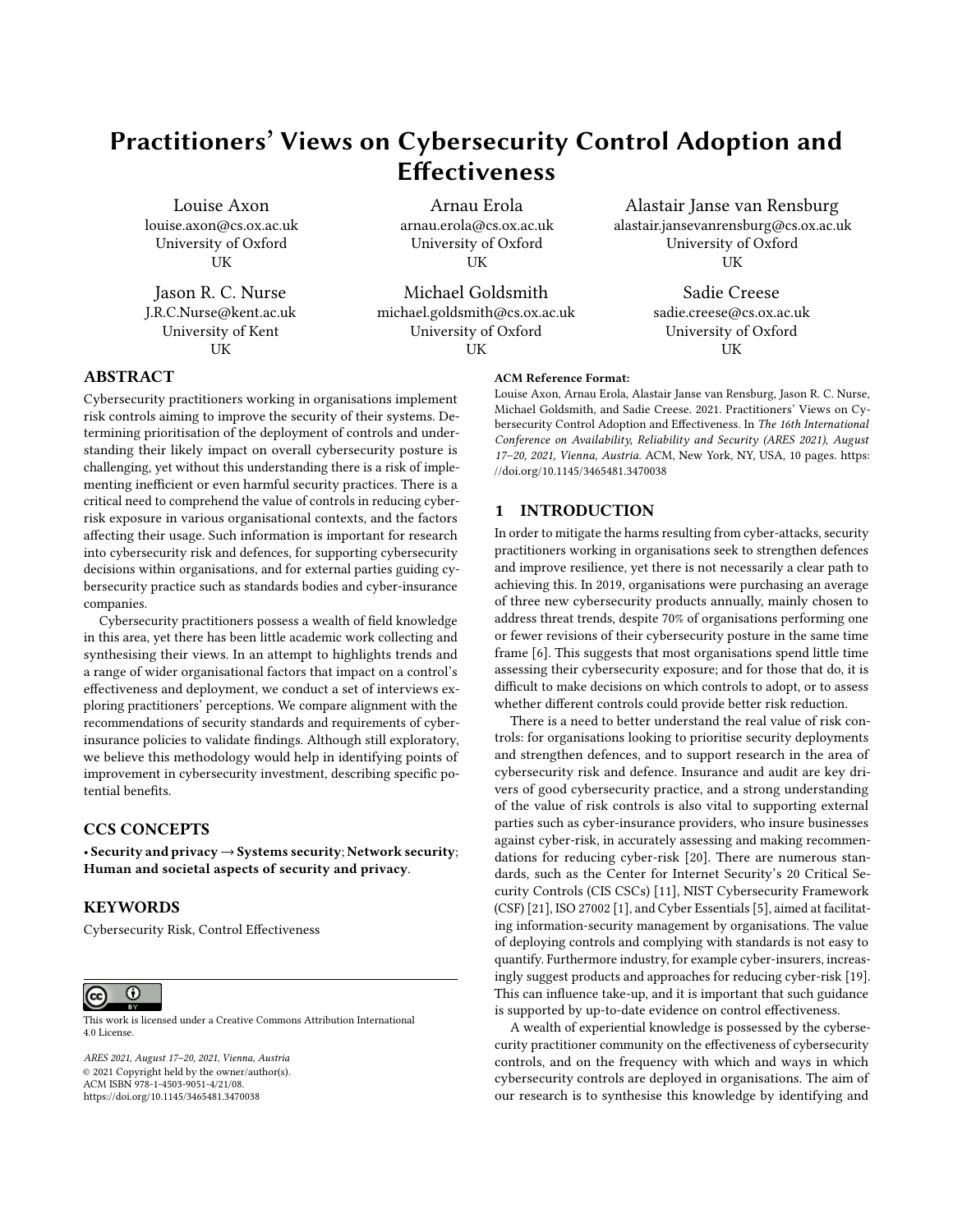analysing the views of security practitioners on the impact of using security controls on reducing the risk exposure of an organisation. We also aim to explore the ways in which organisations actually deploy risk controls, and investigate the factors that impact on effectiveness and deployment.

Prior research has aimed to determine control effectiveness in specific organisational contexts [15, 17, 18]. Technical approaches, such as automated modelling of risk-control properties and optimisation methods, have been applied to reasoning about control effectiveness [2, 3, 8, 9]. Some qualitative studies have provided insights into the value of a limited number of specific types of control and some of the factors that are important in their deployment. The work of Such et al. [24] explores the views of industry stakeholders on the characteristics of 20 assurance techniques, such as vulnerability scans, red-team exercises, and configuration review. A survey was conducted to review them in terms of cost, effectiveness, personnel, experience and time required, and to determine the three most complementary controls. This information is then used to provide a cost-effectiveness measure, and the sets of controls that are more effective and more cost-effective. Similarly, Dietrich et al. [7] explored the opinions of system operators on system misconfiguration. They conducted interviews and a survey, aiming at determining human elements (causes) of misconfiguration, and provide recommendations to reduce their frequency and impact.

None of this prior work fully achieves our aim of understanding practitioners' perspectives of the relative effectiveness of security controls in reducing the risk exposure of an organisation. Furthermore, this work does not provide a comprehensive account of the ways in which organisations deploy risk controls. In this paper we aim to progress understanding of these topics by identifying practitioners' perceptions of the effectiveness of various risk-control setups and gathering their experiences of the ways risk controls are currently being deployed by organisations. We explore two main research questions (RQs):

- RQ1 How effective do security practitioners perceive different cybersecurity controls to be in addressing organisational cyber-risk? There is a need to comprehend the real impact of security controls on the risk run by organisations of being harmed by cyber-attacks; in particular, to understand how the controls deployed, and the ways in which these controls are positioned and configured, mitigate cyber-attacks on networks and their assets, and/or reduce the harms that may ensue. We aim to collect the perceptions of security practitioners on this question.
- RQ2 How are different cybersecurity controls deployed in practical environments? Identifying how organisations deploy controls, the challenges faced in doing so, and the factors deployment depends on, benefits the development of improved practical risk-control approaches. It could also aid estimation of which controls an organisation with particular characteristics is likely to have deployed. This reduces the organisation-specific data required in the estimation of cyberrisk, improving the ability to obtain accurate results from sparse data. This benefits both research into the wider picture of the cyber-risk landscape, and into the risk assessment of individual organisations, as the data gathered directly

from organisations on the controls they use and the way in which they are configured may be incomplete or difficult to obtain [27].

We examined these research questions by soliciting the perspectives of security practitioners through an online survey and interviews. While the question of control effectiveness is clearly complex and, like the deployment of controls, will vary between organisational contexts, we aimed to ascertain whether any consensus could be reached, and also to establish a stronger understanding of these concepts: the factors that contribute to them, and the ways in which they can be reasoned about, measured and studied.

In this article we present the studies and reflect critically on the findings, providing recommendations for furthering knowledge. Our contributions are as follows:

- We present the qualitative perspectives of security practitioners on the effectiveness of controls and the deployment of controls by organisations.
- We identify trends in the effectiveness and deployment of controls according to the practitioner community and present these findings in the context of organisational risk.
- We highlight the factors that impact on the effectiveness of the risk controls used by organisations, and that drive their deployment.

Our methodology is presented in Section 2, and the quantitative and qualitative results in Sections 3 and 4 respectively. We discuss the implications in Section 5, and conclude in Section 6.

#### 2 METHODOLOGY

We conducted two studies seeking to elicit the perspectives of security practitioners on our research questions:

- (1) Online survey. We aimed to obtain a quantitative account of security practitioners' perceptions of the relative effectiveness of the CIS 20 CSCs (v7), and of the frequency with which organisations deploy these controls. This standard was chosen since it is widely recognised and used [10, 22], with clearly defined categories suitable for the survey. The online survey was completed by 30 participants between June and August 2019.
- (2) Semi-structured interview. Interviews were conducted to gather qualitative evidence of the views of security practitioners on our research questions. The aim was to delve deeper into perceptions of control effectiveness and the challenges of deployment that had been possible in the survey, through open-ended questions [12]. Seven security practitioners participated in interviews, three of whom had worked in cybersecurity at a senior level within one or more organisations, and four of whom had experience working as penetration testers.

#### 2.1 Recruitment

We recruited participants by emailing our existing contacts in organisations that employ security practitioners. The researchers advertised the survey on their LinkedIn pages, targeting securitypractitioner contacts, and on relevant mailing lists. We also attended events for executive-level security-practitioner groups to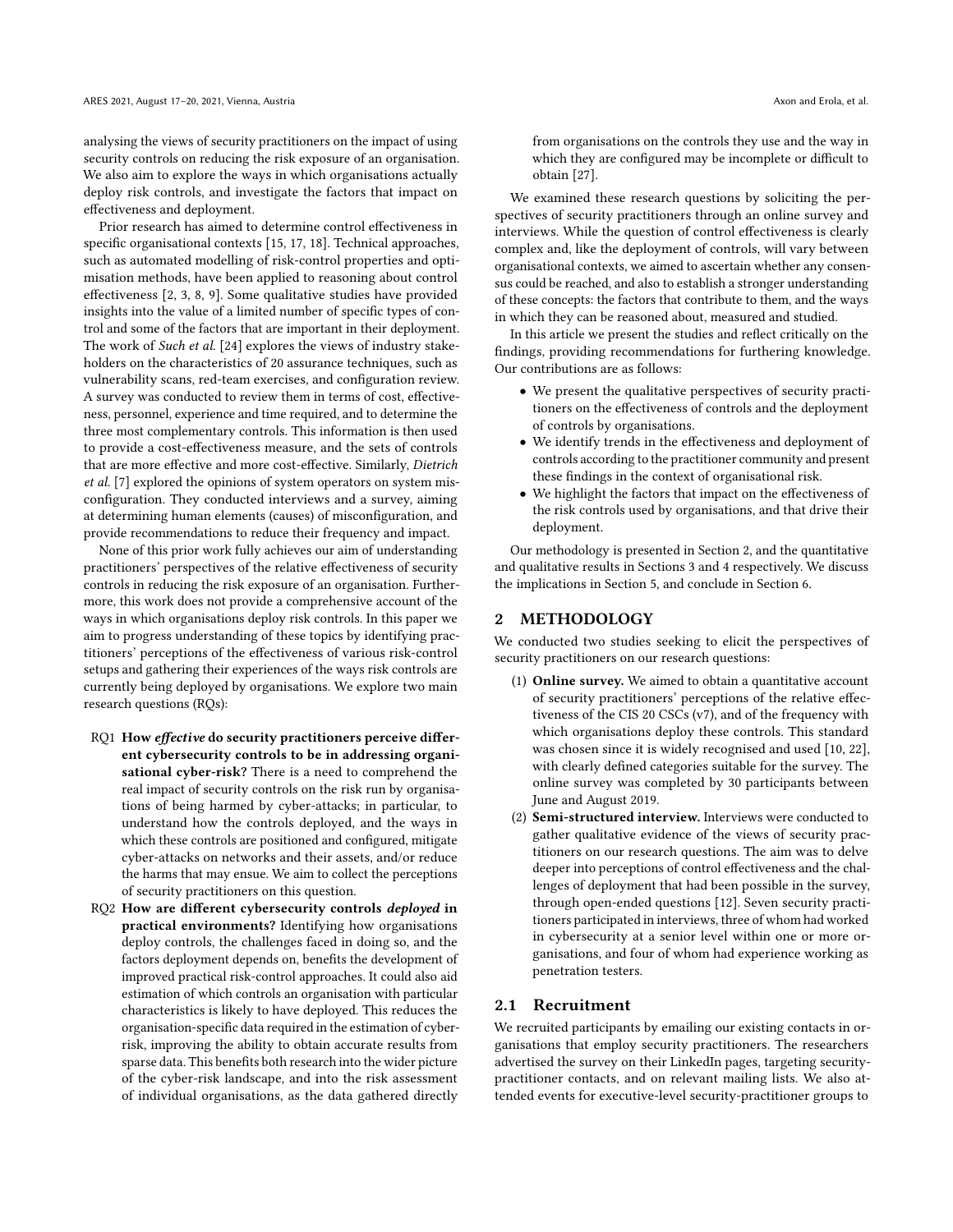promote the studies. By recruiting through this range of channels, through each of which a range of different security practitioners were reached, we aimed to reduce any possibilities of bias in our participant selection. Our anonymisation of the online-survey data prevents us from determining the overlap between participants in the survey and the interviews. Ethical approval for the studies was granted by our Research Ethics Committee.

#### 2.2 Online survey

Participants' demographic data was collected, including job role, years of experience in that role, and years of experience in cybersecurity. Participants were then asked to record their views on the effectiveness of each of the CIS 20 CSCs in securing the networks of organisations by:

- Rating the effectiveness (in their opinion) of each control using a five-point Likert scale with response categories very ineffective, ineffective, neutral, effective, very effective (or don't know).
- Selecting up to three most effective and three least effective controls using drag-and-drop to the relevant boxes.

Participants were also asked how commonly each of these 20 controls is implemented by organisations by:

• Rating the frequency of deployment of each control using a five-point Likert scale with response categories: almost never, rarely, neutral, often, almost always (or don't know).

Finally, participants were offered the opportunity to record any additional comments at the end of the survey. This allowed participants to add additional information they considered relevant, such as more detailed perceptions on the control-effectiveness concept, or further insights into the factors that drive the deployment of controls by organisations.

The controls were listed in a randomised order to each participant, with the aim of reducing the likelihood of biasing responses through the consistent placement of these elements in the same area and, in particular, next to the same most and least ranking boxes. We ran a pilot of the survey with three people with relevant experience: two had worked as penetration testers, and one had performed security-compliance audits for organisations. This enabled us to refine the phrasing and structure of the survey, and the clarity of the interface.

#### 2.3 Interviews

Interviews took place face-to-face or over the phone, to suit the needs of participants. Each was audio-recorded and lasted approximately 30 minutes.

The interviews were guided by a set of questions through which we aimed to explore the concepts of the online survey in greater depth. Participants were guided towards a discussion of real-world security practice and their perceptions of risk-control deployment in organisations, and the effectiveness of these controls; the full list of questions is presented in Appendix A. At the end of each session, participants were given the opportunity to make any additional comments.

The first set of guiding questions focused on security-control deployment: the ways in which decisions are made on control deployment and configuration, resources used to guide these decisions, the impact of broader considerations such as the interconnection of assets and aggregation of harms on these decisions, and perceptions of the most important security controls. This was followed by questions on security-control effectiveness: perceptions of the concept, methods of determining control effectiveness and data required for this, and methods of determining the residual risk of an organisation. We finished with a set of questions on perceptions of and the treatment of interdependencies between controls, and the ways in which these may impact on usage and effectiveness.

#### 2.4 Analysis

Given discrepancy in the community as to how to treat Likert-scale data [14, 23], we analysed the survey responses by calculating the mode and median rating, and a comparison of non-neutral scores (CNNS), which takes the ratio of scores less than, versus greater than, "neutral". We present all three measures, which support the same conclusions.

We manually transcribed our interview recordings, producing transcripts for each discussion. After becoming familiarised with the data, the researchers coded it using Template Analysis [16]. This is a qualitative data-analysis technique that begins with coding according to a-priori themes (in this case, the interview questions). The codebook then evolves iteratively, with relevant sections of data that do not fit these existing themes being assigned new codes. We thus produced a template of codes, developed through iterative application to the dataset. We interpreted and documented the findings within the themes of the resulting template, engaging in frequent reflections to avoid bias and the influence of personal beliefs.

#### 3 SURVEY RESULTS

Table 1 shows the demographics of participants in the online survey: twelve executive-level cybersecurity professionals, four IT Directors, and a range of security professionals working internally (security analysts, engineers and officers) and externally (security consultants and penetration testers). All participants had at least three years' experience (and a majority more than ten) working in the field of cybersecurity.

Figure 1(a) shows the responses made by participants when they were asked to rate the effectiveness of the 20 CIS CSCs. A majority of participants viewed all controls as being either "effective" or "very effective". The mode and median averages, and the CNNS are presented in Table 2, and it is clear from the strongly positive CNNS ratios that there was a high level of agreement between participants in rating all controls either "effective" or "very effective".

Figure 2 shows the CSCs that were considered "most" and "least" effective, respectively, by participants. The controls perceived to be "most effective" by the greatest number of participants were CSC3 "Vulnerability assessment", perceived to be "most effective" by seven participants, CSC4 "Admin privileges", perceived to be "most effective" by seven participants, and CSC19 "Incident response", perceived to be "most effective" by six participants. While this provides some indication of agreement, none of these numbers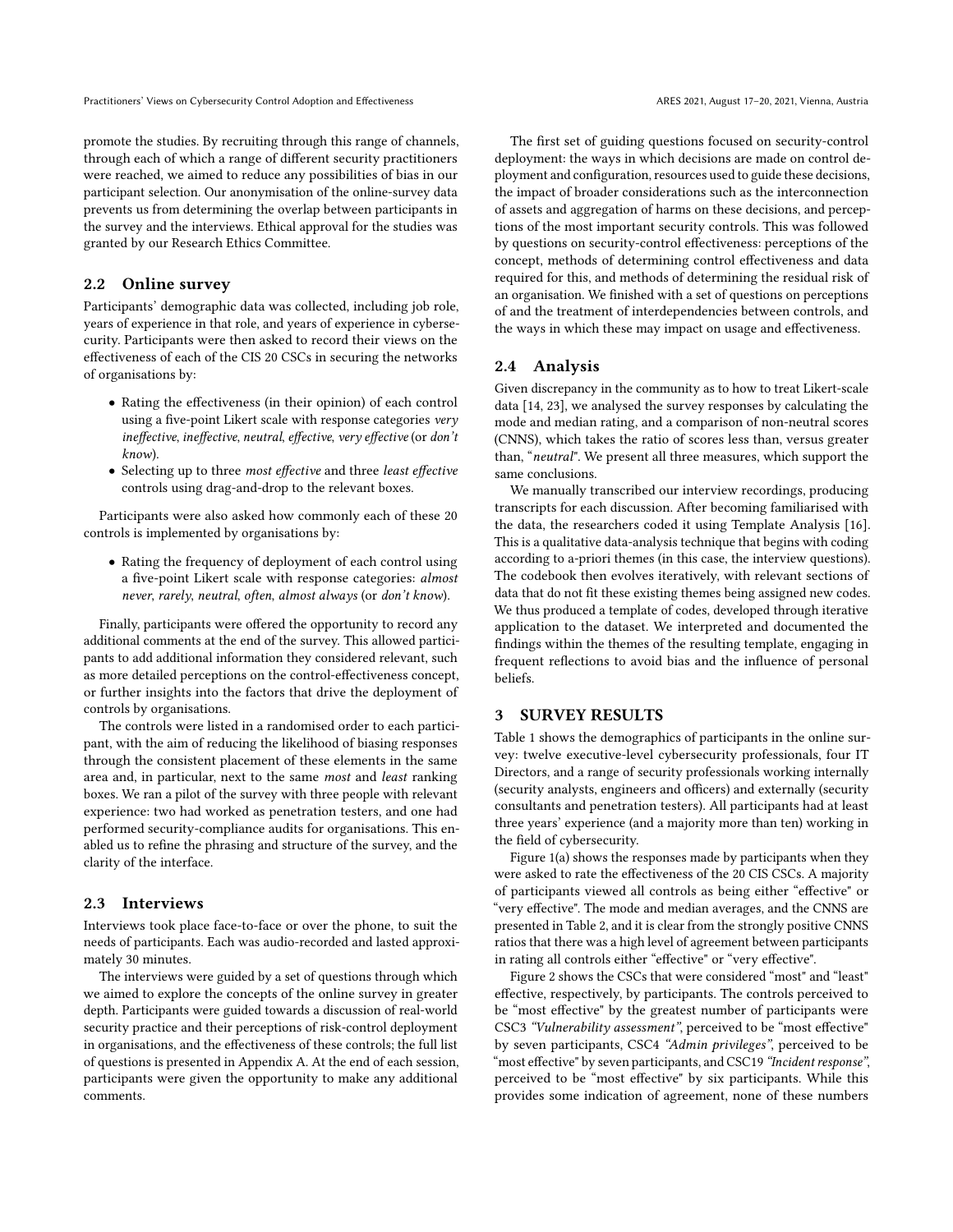| <b>Job Role</b> Count               |    |                                         |       |
|-------------------------------------|----|-----------------------------------------|-------|
| CISO/Head of Cybersecurity          | 12 | <b>Experience</b> (years)<br>4 or fewer | Count |
| IT/Technical Director               |    |                                         |       |
| <b>Information Security Officer</b> |    | $5 - 9$                                 | b     |
| Security Analyst/ Engineer          | 5  | $10 - 14$                               | 15    |
| <b>Cybersecurity Consultant</b>     | 4  | $15 - 19$                               | વ     |
| Penetration Tester/Auditor          | 2  | 20 or more                              |       |
| (a) Job Role                        |    | (b) Years of Cybersecurity Experience   |       |

|  |  | Table 1: Online survey participant demographics |
|--|--|-------------------------------------------------|
|--|--|-------------------------------------------------|

|                   |                            | <b>Control Effectiveness</b> |              |             | <b>Control Deployment</b> |               |             |
|-------------------|----------------------------|------------------------------|--------------|-------------|---------------------------|---------------|-------------|
| Control           | Description                | Mode                         | Median       | <b>CNNS</b> | Mode                      | Median        | <b>CNNS</b> |
| CSC <sub>1</sub>  | "Device inventories"       | effective                    | effective    | 2:18        | neutral                   | neutral       | 12:8        |
| CSC <sub>2</sub>  | "Software inventories"     | effective                    | effective    | 2:17        | almost never              | neutral       | 12:7        |
| CSC <sub>3</sub>  | "Vulnerability assessment" | effective                    | effective    | 2:24        | rarely                    | rarely        | 15:5        |
| CSC4              | "Admin privileges"         | v. effective                 | v. effective | 0:28        | often                     | neutral       | 8:12        |
| CSC <sub>5</sub>  | "Secure hosts"             | effective                    | effective    | 0:27        | often                     | often         | 8:14        |
| CSC6              | "Log monitoring"           | effective                    | effective    | 1:20        | rarely                    | neutral       | 13:6        |
| CSC7              | "Web and email defence"    | effective                    | effective    | 1:21        | often                     | often         | 5:14        |
| CSC <sub>8</sub>  | "Malware defences"         | effective                    | effective    | 2:18        | almost always             | almost always | 0:24        |
| CSC <sub>9</sub>  | "Protocol controls"        | effective                    | effective    | 1:21        | neutral, often            | neutral       | 10:9        |
| CSC <sub>10</sub> | "Data recovery"            | effective                    | effective    | 1:21        | often                     | neutral       | 9:11        |
| CSC11             | "Secure network devices"   | effective                    | effective    | 1:26        | often                     | often         | 5:18        |
| CSC <sub>12</sub> | "Boundary defences"        | effective                    | effective    | 5:19        | almost always             | often         | 2:20        |
| CSC13             | "Data protection"          | effective                    | effective    | 2:21        | rarely, neutral           | neutral       | 11:7        |
| CSC <sub>14</sub> | "Access control"           | effective                    | effective    | 2:23        | rarely                    | neutral       | 14:8        |
| CSC <sub>15</sub> | "Wireless access control"  | effective                    | effective    | 3:18        | neutral                   | neutral       | 4:13        |
| CSC <sub>16</sub> | "Account monitoring"       | effective                    | effective    | 0:20        | neutral                   | neutral       | 10:7        |
| CSC <sub>17</sub> | "Skills and training"      | effective                    | effective    | 1:19        | often                     | neutral       | 7:12        |
| CSC <sub>18</sub> | "Application security"     | effective                    | effective    | 3:19        | rarely                    | rarely        | 15:7        |
| CSC19             | "Incident response"        | effective                    | effective    | 0:26        | rarely                    | rarely        | 15:7        |
| CSC <sub>20</sub> | "Penetration testing"      | effective                    | effective    | 3:22        | often                     | neutral       | 13:8        |

Table 2: Likert Scale Results: Control Effectiveness and Deployment. CNNS denotes Comparison of Non-Neutral Scores. Provided descriptions are shorthands to enable ease of reference. For full descriptions, see SANS 20 Critical Security Controls [11].

represent a particularly large proportion of the 30 respondents, and it is apparent that the question divided opinion.

The controls perceived to be "least effective" were not clearly differentiated: although CSC12 "Boundary defences" was rated "least effective" by the greatest number of participants (five), many others were selected three or four times, and the margin is small. Opinions on this question were too divided to allow us to draw reasonable conclusions.

Figure 1(b) shows the responses made by participants when they were asked to rate how commonly each of the 20 CIS CSCs is deployed by organisations. It is clear that there was greater difference in opinion between participants on this question than on the previously-presented "effectiveness" question: most of the CSCs obtained a set of different responses covering the full range of the Likert scale. As is made clear by the mode average ratings given to each CSC, presented in Figure 3, there was also greater variation

in the average perception of how commonly each control is deployed by organisations (with modes ranging from "almost never" for some controls to "almost always" for others) than in the average perception of how "effective" the control is (as shown, the average was "effective" or higher across controls).

The mode, median and CNNS of the Likert-scale ratings recorded by participants are presented in Table 2. Despite the variation in opinion between participants as a whole, we can observe some areas of agreement using these statistics. Some controls were considered to be deployed "often" or "almost always" on average (mode and median) with highly positive CNNS: CSC8 "Malware defences"; CSC12 "Boundary defences"; CSC7 "Web and email defence"; and CSC11 "Secure network devices". CSC5 "Secure hosts" was also considered to be deployed "often" on average (mode and median), although the fact that the CNNS is closer to an equilibrium indicates that this view was held less consistently. It is worth noting that the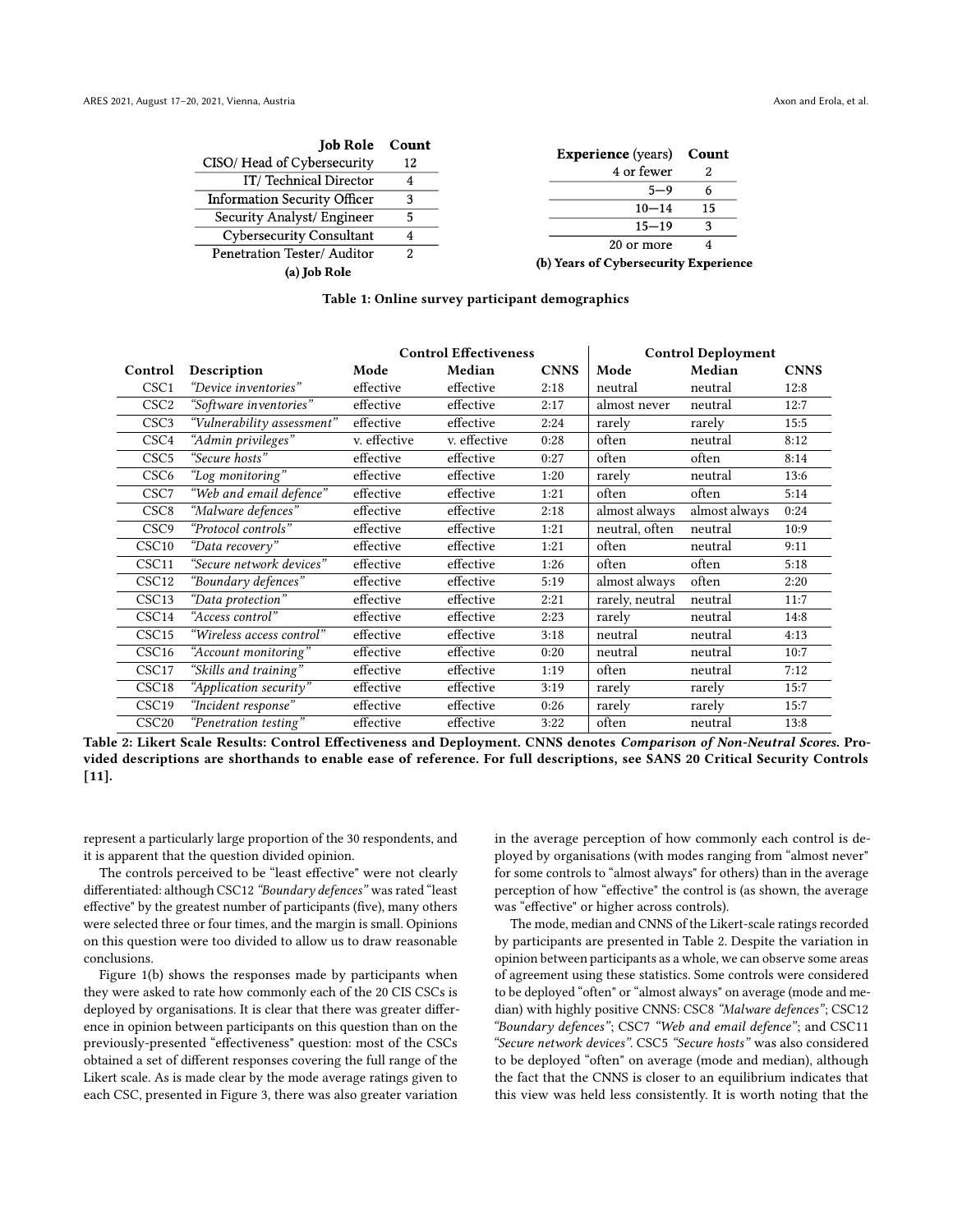Practitioners' Views on Cybersecurity Control Adoption and Effectiveness ARES 2021, August 17-20, 2021, Vienna, Austria



Figure 1: Likert responses regarding the effectiveness and deployment of controls



Figure 2: Count of "Most Effective" and "Least Effective" bucket placements

Some controls were considered to be deployed "rarely" or "almost never" on average (mode and median), with highly negative CNNS: CSC3 "Vulnerability assessment"; CSC18 "Application security"; and CSC19 "Incident response".

When the CSC effectiveness responses of each participant were correlated against that participant's deployment response for the same control, a weak negative correlation was found. This could indicate that participants felt that more effective controls were less likely to be deployed. Alternatively, there may be a "holy grail" effect in which practitioners expect controls to be more effective when they have less experience of them (and therefore possibly of their failings). While it is not possible to present confident conclusions from this correlation, the lack of a strong correlation gives at least some indication that practitioners' choices of controls to deploy may not be directly tied to their perception of their effectiveness. This correlation was reinforced by analysis of participants' choices of "most effective" and "least effective" controls, which indicated a similar weak negative correlation between perceived control effectiveness and perceived deployment frequency.

only control for which the CNNS indicates that the view that it is deployed "often" or "almost always" was expressed unanimously is CSC8 "Malware defences".

#### 4 QUALITATIVE PERSPECTIVES

We present participants' views on control effectiveness and deployment: their additional comments in the online survey (labelled **PS1**—**PS30**); and responses during the interviews (**PI1**—**PI7**).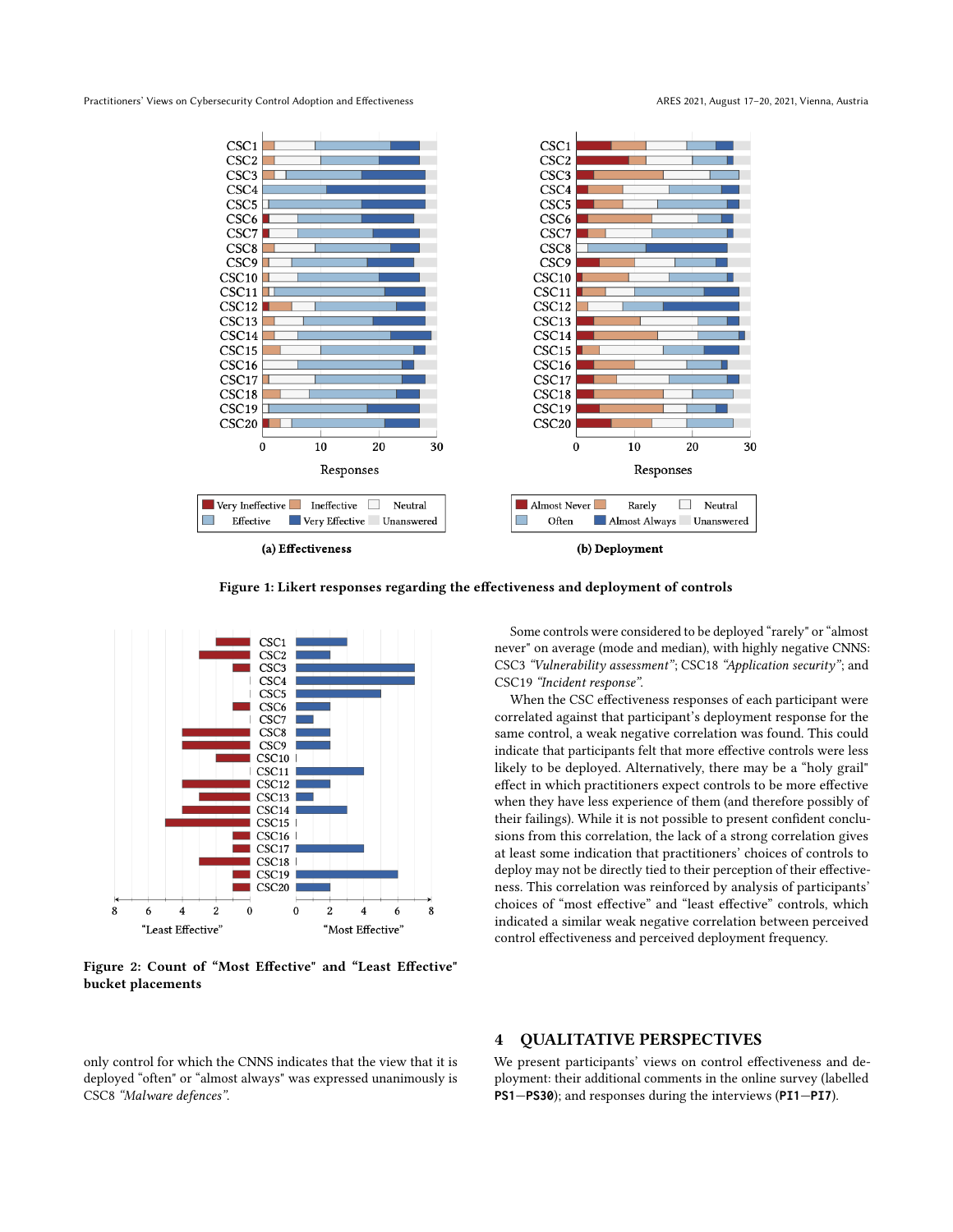

Figure 3: Modal responses to CSC deployment

#### 4.1 Control effectiveness

Participants communicated their understanding of the concept of control effectiveness. Controls may be considered effective if they reduce an organisation's vulnerability to being "as low as practical" (scepticism was expressed at the idea of the complete effectiveness of any control). This may mean assessing vulnerability levels relative to other organisations: "if you're more attractive than the person next door, you're more likely to have a burglary" (**PI1**).

A number of technical controls (including firewalls, encryption of data, and up-to-date anti-malware systems) and procedural controls (training and awareness of users, data-backup procedures, network- and endpoint-monitoring capability and patching processes) were widely perceived to be fundamental to security in all organisations. Control effectiveness is context-specific: a control's effectiveness depends on numerous factors and has a propensity to vary over time: "you may have 100% control when you put it in, but you almost certainly won't in 1 month's/6 months' time" (**PI1**).

Controls can vary in their effectiveness at protecting different assets (network-boundary defences may protect servers more effectively than clients, for example). In assessing the effectiveness of controls, potential attacker objectives are an important consideration: an attacker aiming to exfiltrate data and an attacker wanting to "cause the biggest disruption possible" might face very different challenges in trying to circumvent security controls. The threat actor being defended against also has an impact: "anti-malware is effective against 'mass-market' attacks but won't help you much if you're defending against nation states" (**PS10**)

The effectiveness of a control depends on the make and model used, since weaknesses may exist in controls from certain vendors. Considering the quality of a control's implementation is critical to assessing its effectiveness: A measure can be effective, and in theory

it gets implemented, but the way it gets implemented... is ineffective. Examples: logs get logged but not looked into; admin access restrictions applied but access rights 'creep up' as the employee moves across the organisation" (**PS17**).

A participant noted potential influences on their perceptions: "I seem to have listed the easier to implement controls as most effective, and the harder ones as least effective... this is probably insightful to the effectiveness of these controls in a real-world environment" (**PS19**).

This variety of influencing factors means measuring the effectiveness of controls is complex. A possible approach is to use threatdetection platforms to measure the amount of malicious activity penetrating an organisation's systems (and the time taken to detection and mitigation) and thus draw conclusions on the effectiveness of the control setup. Formal third-party assessments (e.g., penetration tests) are another approach. Assessments of control effectiveness should account for the importance of assets to the organisation: "has anything ever been able to get at the things that you most value in your organisation?" (**PI1**).

The effectiveness of controls can also be considered in terms of an organisation's confidentiality, integrity and availability aims. Integrity was considered to be particularly difficult to measure, especially if insiders to the organisation are involved in an attack: "if they have the authorisation to alter it... it's virtually impossible to know whether they've particularly done something to the integrity of the system" (**PI1**). Availability, on the other hand, can be measured using metrics such as the amount of network downtime.

Even after the deployment of controls, residual risk remains. This can be measured using risk-assessment templates, which may include assessments of the likelihood and impact of a harmful event occurring. It is the likelihood that an organisation has "the most chance of influencing" through the deployment of security controls, while "the impact probably stays much the same, unless your business changes or the world changes in some way" (**PI1**) .

There is "nuance and complex interplay between controls" (**PS10**). This poses challenges to directly comparing their individual effectiveness, and interdependency must be taken into account. Asset inventories, for example, "only yield benefits for an already mature organisation" (**PS10**), who can act on the information collected; while "security awareness is only really effective if you have an incident response capability" to act on reports. In assessing controls, there is a need to obtain a holistic understanding of the security of the entire network and the way in which controls work collectively to protect it:

Very few controls in isolation prevent a particular kind of attack... they are usually reinforced by other controls. My background is in defensive security; generally speaking when I see controls failing, either in a simulated exercise or real life, it is due to a failure of multiple controls (**PI3**).

Controls can also compensate for each other: boundary defence, for example, is "one of the quickest controls to deploy and would offer partial mitigation against a lack of endpoint security (hardening, anti-malware)" (**PS10**).

#### 4.2 Control deployment

Participants commented on the ways in which organisations, in their experience, deploy security controls: selecting the controls to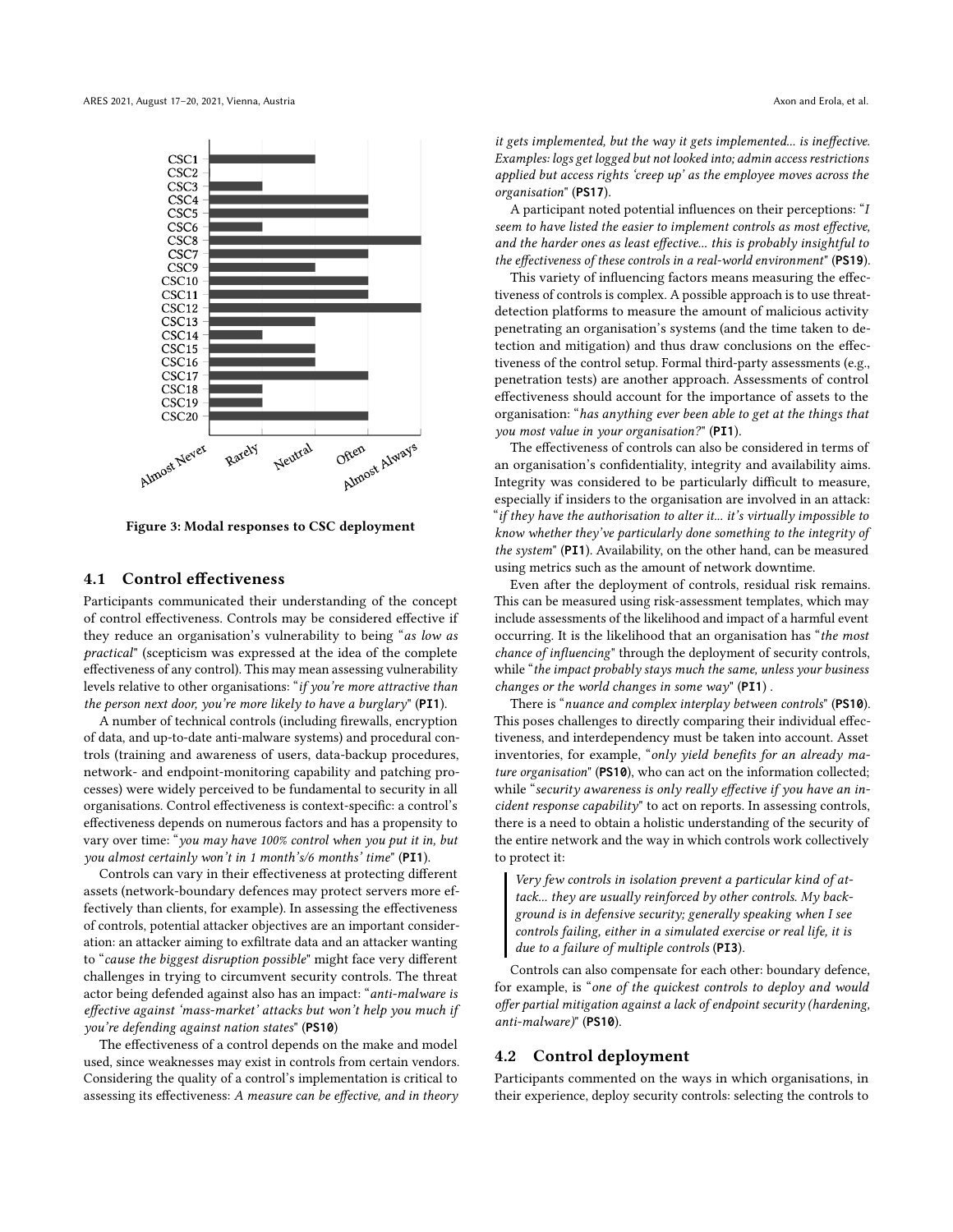Practitioners' Views on Cybersecurity Control Adoption and Effectiveness ARES 2021, August 17-20, 2021, Vienna, Austria

be used (often guided by standards) and implementing (configuring and placing) these controls. The segmentation and blocking of sensitive assets is handled well by some organisations possessing highly sensitive data: "for companies that deal with security clearance work, or government work, that stuff's locked away really well and you'd be hard-pushed to get to it" (**PI5**). In other industries, the network lacks segmentation, creating security problems: "you can just gain access anywhere" (**PI5**).

The decisions made by organisations on the risk controls to be deployed, and the implementation of them, can be driven by standards and regulations, risk-assessment procedures, professional judgement, and guidance from technical vendors and partners. Standards may be chosen by organisations based on their priorities, types of system, and need for tailoring: "a lot of them are rather generic and you really need to understand what you're doing. I mean, ISO 27001 isn't really going to help you unless you know what it is" (**PI1**).

Regulators mandate the adoption of standards and controls by organisations in certain sectors: finance and healthcare/pharmacy were cited as two industries within which compliance requirements drive companies to have a strong adoption of security controls. The view was expressed that outside such heavily regulated industries control adoption is less advanced, and networks tend to lack to necessary segmentation: "if they are not forced, if they have to do it by themselves, most of the time they will not put in the effort".

A number of factors influence the selection of controls for deployment. Companies tend to follow a cost-benefit analysis approach, investing "to protect the crown jewels, not haphazardly but to the minimum level required" (**PI2**). The need to prioritise control setups that protect the assets they "really do not want people to get at" (**PI1**) leads to differences in risk-control usage between industries. One participant gave examples of observed priorities in the defence sector:

In the defence and security sector... you're really most concerned about the confidentiality of your data, and its integrity... they probably have been much less concerned than other companies have usually been about things that would now come under GDPR... they haven't got much personal data, but they've got a lot of intellectual property and that's what they're concerned with, and they've also got a lot of state secrets (**PI1**).

In some sectors, the prevalence of legacy systems designed with little security in mind and with backdoors built in as a "norm" makes producing effective cybersecurity difficult: "if you're trying to put a firewall between a distributed system and an old legacy system... you practically always come a cropper" (**PI1**). Finance was cited as a sector in which this problem has been commonplace, with transactions systems run on Windows XP, and which has seen improvements in recent years. The prevalence of legacy systems in the healthcare sector was also highlighted, particularly in the context of their vulnerability to ransomware.

The type of systems (e.g., information versus operational technologies) being run by an organisation impacts hugely on the deployment of controls: "whether it's potentially a standalone system, or a safety-critical system, or an aircraft... it's going to really dramatically change what controls we pick" (**PI2**). The security of an organisation's network is impacted by its size: "the larger the network the harder it becomes to apply your controls" (**PI5**). On the other

hand, large organisations in certain sectors may be more advanced in their adoption of controls than SMEs due to the capability of their dedicated security teams:

The answer depends largely on the sector you are talking about and the size of the company. SMEs seldom deploy many of the controls other than having some anti-virus software, probably patching and maybe a firewall, but large companies in sectors like finance or defence and aerospace deploy almost all of them and it depends how robust and good their implementation is and the products they select (**PS9**).

Smaller companies often outsource the security of their systems to the cloud, which can shift responsibility for deploying controls to service providers. In the private sector, financial risk is an important driver for control deployment: "a lot of it comes down to how they convince their shareholders that they're making an adequate risk cost-benefit analysis" (**PI2**).

#### 5 DISCUSSION AND IMPLICATIONS

#### 5.1 Factors affecting control effectiveness and adoption

We have obtained an account of the range of factors that can impact on the effectiveness of a control, and established characteristics of an organisation that can affect the way in which they deploy controls. Both are summarised below.

Control effectiveness.

- A control's implementation the quality of the product used, its initial configuration, and its treatment over time (updating and adaptation in line with changing networks and threats) – impact on its effectiveness.
- The capabilities and motivations of the threat actors a control defends against impact on its effectiveness.
- The assets a control defends must be considered when reasoning about its effectiveness.
- The wider organisational context also has an impact: the business use-cases of the network, and the size of the network and organisation.
- The interactions and interdependencies between controls impact on their effectiveness. There is a need to take a holistic view of controls, as controls depend on others, compensate for others, and work in combination.

#### Control deployment.

- Organisations prioritise the protection of their "crown jewels", and controls are often deployed with a focus on this protection.
- The sensitivity of the assets handled by an organisation can impact on its deployment of controls: companies handling highly sensitive data may be more likely to have segmented their networks effectively, for example.
- Sector can impact on priorities and therefore on control deployment:
	- Organisations in the defence and security sector are likely to be most concerned with preserving the confidentiality of data.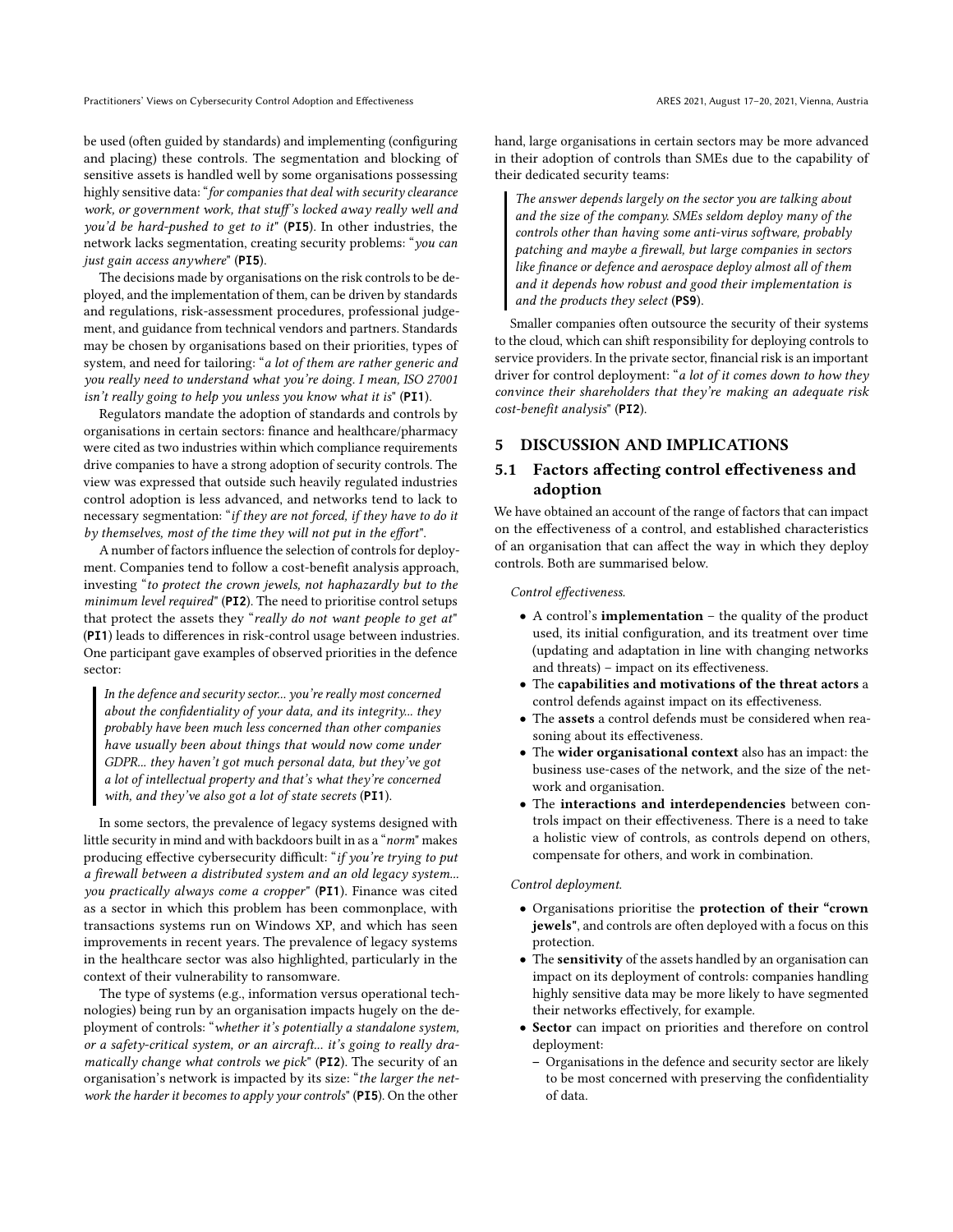- In the private sector reliance on the approval of stakeholders makes financial risk a key driver in the adoption of controls.
- Regulation drives the deployment of controls in certain sectors, and in organisations that carry out certain types of business.
- Finance and defence were cited multiple times as sectors in which control deployment was more advanced in general.
- The existing infrastructure of an organisation may impact on its control deployment: securing legacy versus more recent systems, for example.
- The existing security maturity of an organisation may influence its selection of cybersecurity standards, as more mature organisations are more likely to adopt more advanced standards (ISO 27001, for example).
- The size of an organisation may impact on their control deployment. SMEs are less likely to have deployed controls as thoroughly as larger enterprises in general, and would begin with basics such as anti-virus software, patching and firewalls (and may outsource systems and security to cloud providers).

#### 5.2 Trends in control effectiveness and adoption

Despite the range of factors impacting on control effectiveness, our results suggest that some controls are perceived to be more effective than others in general. For instance, the survey showed that CSC3 "Vulnerability assessment", CSC4 "Admin privileges", and CSC19 "Incident response" were perceived to fall into the top 3 "most effective" controls by the most participants (although it is important to note that the margin was not large, and other controls were considered "most effective" by other participants).

We were unable to draw reasonable conclusions on the "least effective" controls due to a lack of consistency in responses across participants; this may suggest that participants found difficulty in reasoning about "least effective" controls due to a belief that all are "effective" (indeed, all controls were rated as being "effective" or higher). These facts appear to be in contradiction with the multitude of descriptions throughout the studies of control failures that had led to security events; we posit that perhaps the "ideal" version of all of these controls is considered "effective"; however in reality this ideal version is rarely deployed.

Trends emerged from the online survey suggesting that certain controls are deployed more commonly across organisations. The controls considered to be commonly deployed were: CSC8 "Malware defences", CSC12 "Boundary defences", CSC7 "Web and email defence" and CSC11 "Secure network devices". Other controls were considered to be deployed infrequently in general: CSC3 "Vulnerability assessment", CSC18 "Application security" and CSC19 "Incident response".

#### 5.3 Interpreting the findings in light of related work

Considering these findings alongside the results of various related work (as described in Section 1) that has explored the questions of control effectiveness and deployment is important to support drawing reliable conclusions and understanding additional relevant context.

Such *et. al.* [25], for example, presented a set of cost-effectiveness measurements for a range of assurance techniques. Where there is overlap between the control sets explored (which is the case in many of the controls for security-testing of systems, configuration and code, although Such et. al. did not consider controls for incident response, operational monitoring or training), we can observe similarities between these results and ours – for example, in their finding that vulnerability scans were perceived to be one of the most cost-effective controls. This work also helps to provide additional context for some of the results of our study – e.g., considering whether and how perceptions of the cost of controls, and the time and expertise required to deploy them, might (even subconsciously) have influenced responses to our study. Other work such as [15], which explored the prioritisation of the ISO 27001 controls in a specific organisation scenario using fuzzy Analytic Hierarchy Process, and [9], which used model optimisation to identify cost-effective CIS controls for specific scenarios and threats), can provide similar support and context.

The work of Dietrich et. al. [7], who investigated system operators' perspectives on common security misconfigurations, also provides valuable support for the interpretation of our results on control effectiveness and deployment. Dietrich et. al. presented findings on misconfigurations that commonly occur in the deployment of security controls (for example, faulty firewall settings, use of bad or default passwords, and faulty assignment of access privileges) – which provides additional context relating to the deployment of these controls (and indeed, perceptions of such common misconfigurations may have influenced respondents' perceptions of a control's overall effectiveness or deployment in our study).

#### 5.4 Relevance of findings to stakeholders

We anticipate that these results will be beneficial to a range of parties from both academia and industry. For researchers seeking to reason about and measure organisational cybersecurity risk, insight into the collective knowledge and perceptions of the security practitioners who observe and address these risks on a day-to-day basis will help to refine understanding of the use of cybersecurity controls and their real value in mitigating risk. This in turn is critical for supporting research in a range of areas including the refinement of cyber-insurance models and the development of approaches to improving organisational cybersecurity posture, and will help to ensure that such research is aligned with the current industry practice.

As we have noted, determining prioritisation of the deployment of risk controls and determining their likely impact on overall cybersecurity posture is a challenging task, and the collective views of the expert community are a valuable resource on this topic. We envisage that our results on overall effectiveness will be useful to organisations making decisions on the implementation of controls, and that the identification of the factors impacting effectiveness and deployment can highlight the considerations that may influence these decisions.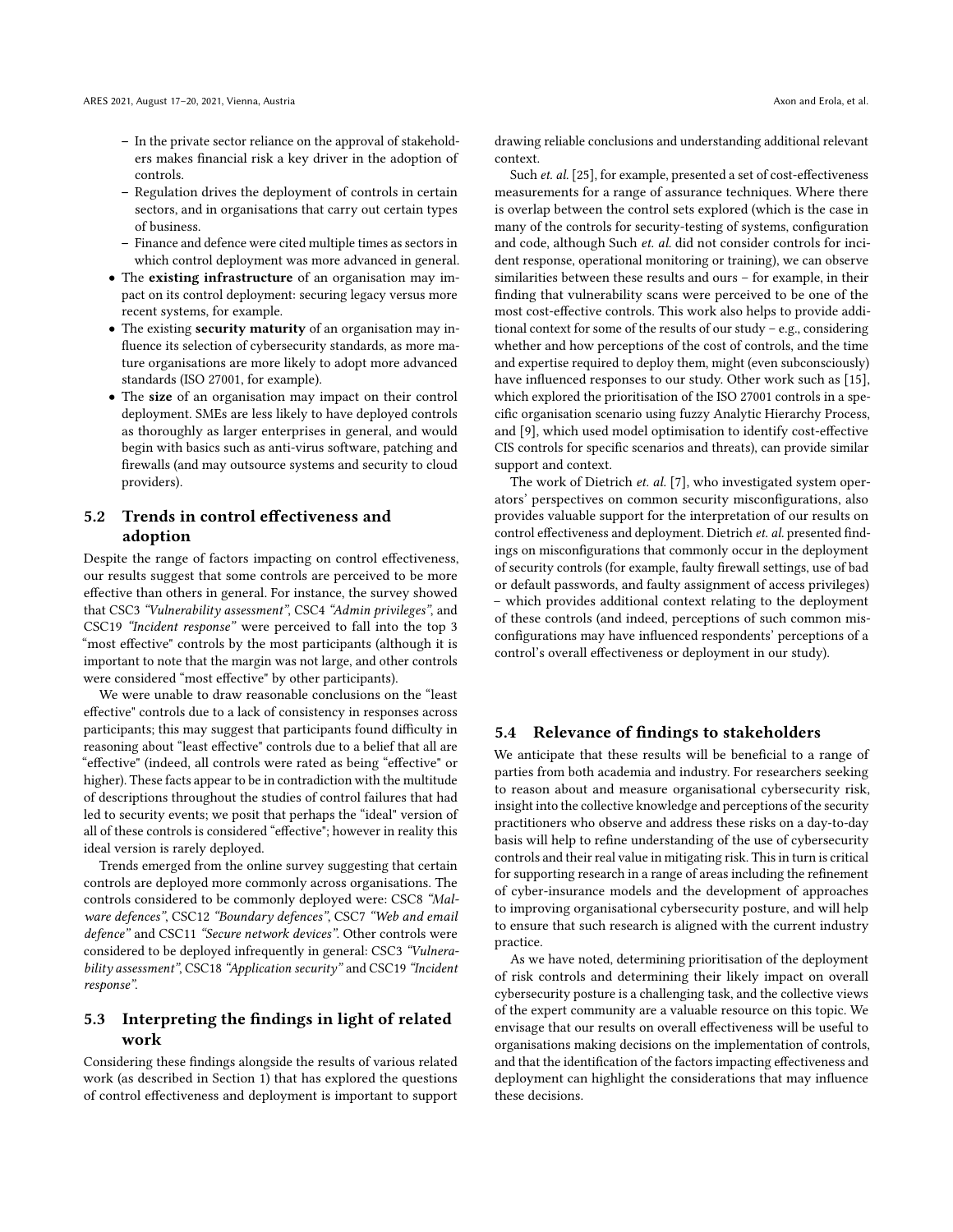Practitioners' Views on Cybersecurity Control Adoption and Effectiveness ARES 2021, August 17-20, 2021, Vienna, Austria

The perspectives of security practitioners on this topic also have implications for the providers of cybersecurity standards and guidance. We might assume that these sources recommend those controls considered most important to maintaining security, and therefore provide an indication of effectiveness. We might also assume that organisations follow key standards, implementing those controls they recommend, and that these sources therefore provide an indication of deployment.

In an examination of six key industry standards (the CIS 20 CSCs [11], NIST Cybersecurity Framework [21], ISO 27002 [1], GCHQ 10 Steps to Cybersecurity [4], Cyber Essentials [5], and CO-BIT 5 [13]), we found frequent reference to our "most effective" controls (CSCs 3 and 4 are referred to in all, and CSC 19 in five of the six, standards), and all four controls that obtained highest deployment frequency are referenced across all six standards. This implies that these standards are recommending those controls perceived to be most effective by practitioners, and that they play a key role in guiding the adoption of controls by organisations. It is important to note that the recommendations made in these standards are usually updated over time, to reflect perceived changes in the importance of various risk controls and practices.

Finally, we suggest that these results are valuable to the cyberinsurance community. A refined understanding of control effectiveness could inform pre-screening forms, enable more accurate calculation of insurance provisions for an organisation based on the residual risk they face having deployed controls, and inform guidance given by the insurance industry on risk-control products [19]. In calculations of residual risk for organisations in which data on the deployment of controls is lacking, assumptions might be made about the likelihood that controls are in place based on results such as these on control-deployment frequency. Risk modelling must take into account the identified influencing factors, for example the implementation of a control and the organisational context. Understanding which controls organisations deploy, and the ways in which they deploy them, allows us to understand the likely effectiveness of these controls more accurately (and this argument is bolstered by the emphasis placed on control implementation as a factor affecting control effectiveness by participants in the studies).

A comparison of the controls most frequently referenced in 24 insurance forms offered by insurers based in the UK and US [26, 28] with our results showed that our "most effective" controls were referenced relatively little (CSC3 especially). Of the controls that we found to be deployed most frequently, CSC8 and CSC12 are referenced across a large number of these forms, while CSC7 and CSC11 are not. It is important to note that the insurance forms studied are from 2017. Cyber-insurance has of course evolved since, and positive changes have been made; for example, supplemental questionnaires focused on specific topics like ransomware are now quite common. It would nonetheless be valuable to further explore potential discrepancies between data collection by the insurance community, key standards and guidelines, and the perceptions of the practitioner community, and this may highlight key controls that are currently not adequately considered.

#### 5.5 Limitations

It is important that the limitations of the methodology are taken into account in the interpretation of the results. Owing to the nature of our qualitative data collection there was variation in the level of detail in which different participants discussed each question. Furthermore, this paper can report only those factors that emerged through this data collection; it is possible that others would emerge in surveying and conversing with other participants. While our results represent the views of a range of experts in the field, therefore, they are not necessarily exhaustive, and further studies would be valuable in verifying and consolidating these findings. Nevertheless, this is only the first attempt in using this methodology to assess security controls effectiveness and deployment.

#### 6 CONCLUSION AND FUTURE WORK

The effectiveness and deployment of controls varies across different organisational contexts, affected by the characteristics and priorities of organisations, the way in which they configure controls and the threats they face, amongst other factors. We propose a new methodology to explore practitioners' perspectives on the effectiveness of controls in reducing organisational risk (RQ1) and on the deployment of these controls by organisations (RQ2). We conduct the first attempt to use this methodology with a set of research studies.

Our results showed that certain controls (including vulnerability remediation, administrative-privilege control, and incidentresponse capability) were considered more effective than others, and that there is variation in the frequency with which controls are deployed (with malware defences and boundary defences being deployed often by organisations). Some controls are reliant on others, and interdependencies between controls impact on their effectiveness but are not necessarily considered systematically during deployment.

Since cyber-risk and cybersecurity practice are fast-changing, findings on control effectiveness and adoption may vary over time. If methodologies such as these are used to collect data (that may influence practice and guidance), it is important that the lifetime for which the data remains relevant is considered. It would be valuable to repeat follow-up studies at regular time intervals, to capture changes in perceptions over time.

In order to understand the validity of both commonly held and differing beliefs, it is important to further comprehend their basis. Therefore, we would recommend that future research seeks to understand the preconceptions that underpin these views, including the possible influence of widely-held misconceptions and past experience. Moreover, our research has showed that practitioners are aware of information that is not reflected in the standards. The community may, therefore, be benefitting from shared and tacit knowledge that helps to improve cybersecurity, but is not formalised or documented fully. Codifying this knowledge will not only help promote best practice, but could also lead to more accurate quantification of risk exposure.

#### ACKNOWLEDGMENTS

This research was sponsored by AXIS Insurance Company, whose support is gratefully acknowledged.